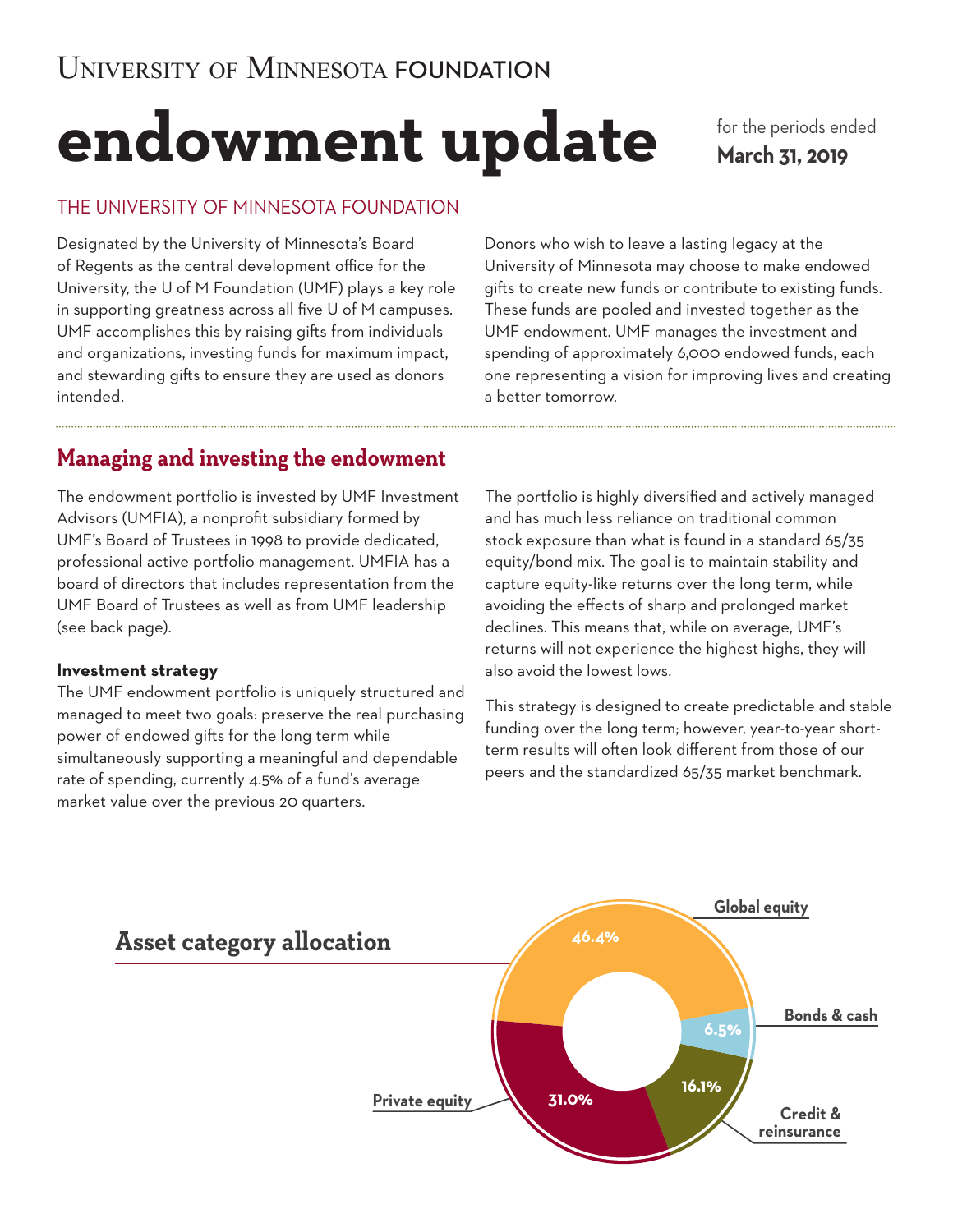### **How has the UMF endowment performed over the long term?**

The UMF endowment has performed well over the long term, making it possible for funds to provide predictable and stable funding to support their designated programs. The chart below shows the growth of \$1 invested in the endowment in 1990 compared with the Foundation's investment goal and a 65/35 market benchmark. Since the inception of UMFIA, our portfolio return has exceeded market benchmark returns by +2.4% annually, with less downside risk.



## **Investment results \$0.00**

*For the periods ended March 31. Total value of UMF endowment: \$2.3 billion.*

| Year                          | <b>Actual</b> | Goal | <b>Policy</b> | 65/35<br>Benchmark <sup>1</sup> Benchmark <sup>2</sup> |
|-------------------------------|---------------|------|---------------|--------------------------------------------------------|
| 1-Year                        | 5.6%          | 6.9% | 5.7%          | 2.7%                                                   |
| 5-Year                        | 6.2%          | 6.5% | 6.1%          | 5.1%                                                   |
| 10-Year                       | 9.0%          | 7.1% | 9.1%          | 9.4%                                                   |
| <b>Since</b><br>inception $3$ | 7.5%          | 7.9% | 6.7%          | 5.1%                                                   |

<sup>1</sup>**The policy benchmark** helps measure how well UMFIA is implementing its investment policy. Its components and asset class weightings are based on the portfolio's asset allocation policy.

<sup>2</sup>**The 65/35 market benchmark** is a weighted blend of stock and bond indices (65% equities and 35% bonds).

<sup>3</sup>**January 1999**.

The investment goal is to achieve an annualized return of 5% in excess of inflation in order to cover the 4.5% spending rate as well as administrative fees. For the one-year period ended March 31, 2019, the endowment pool returned +5.6%. This performance exceeded the one-year market benchmark return of +2.7%, due primarily to UMF's long-term investment strategy, which relies much less on common stock exposure as compared to the market benchmark.

#### **Administrative fees**

The UMF Board of Trustees establishes fee policies with the objective of keeping fees low to reflect a strong commitment to administrative efficiency. The current annual fee on endowment funds is 1% of the fund's market value. For quasi-endowments, the annual fee is 1.5% of the fund's market value. These fee rates have not increased since 2008.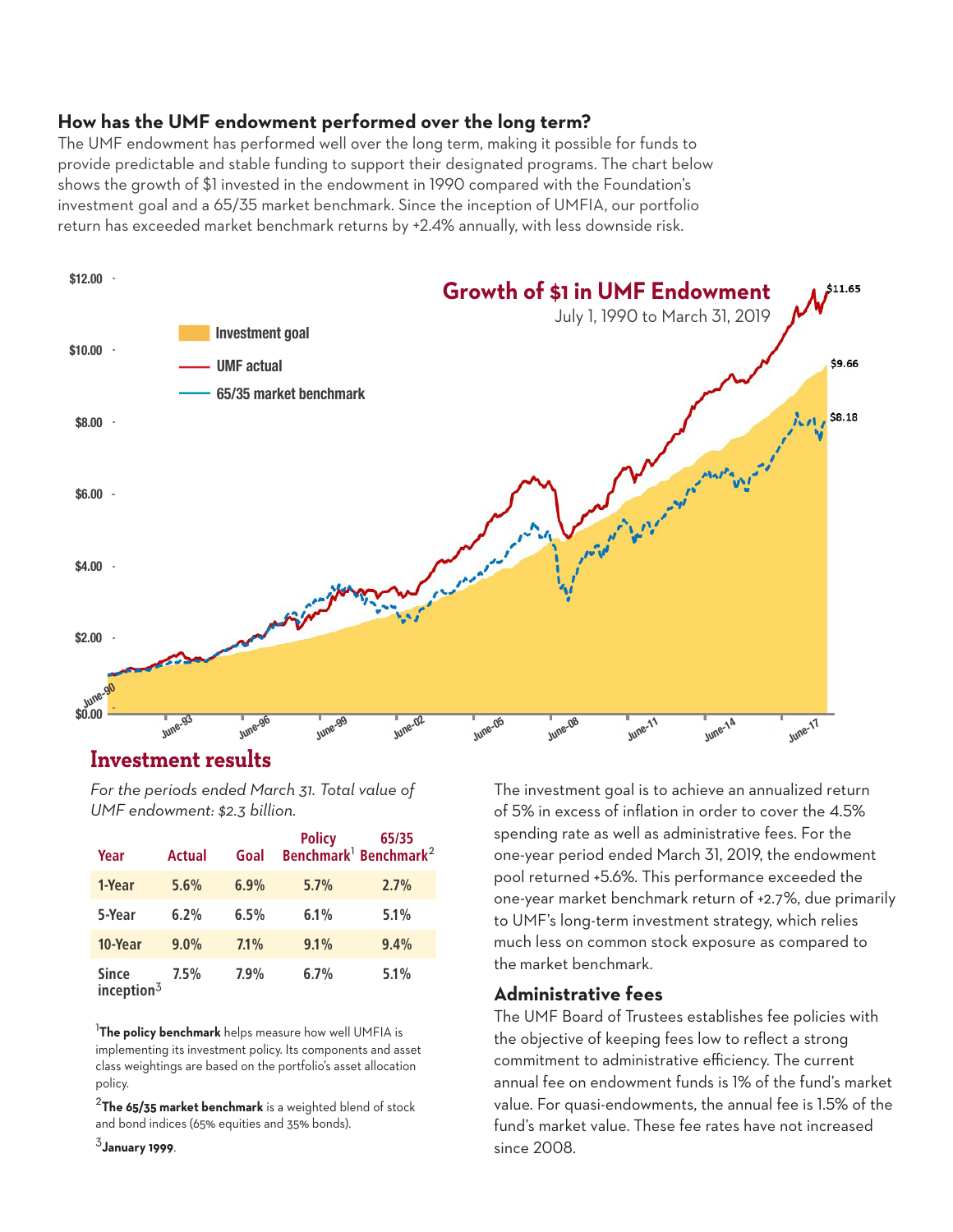## **UMF performance compared to our peer group**

The chart at right illustrates UMF's performance relative to our peer group: college and university endowments with assets greater than \$1 billion.

UMF's long-term investment strategy will frequently generate one-year returns that will be in the outer quartiles—either high or low—of the distribution of peer returns. More meaningful comparisons are found over the three- to five-year periods, when this variation declines.

## Performance vs. peer group<sup>4</sup>

*As of June 30, 2018. Please note that the investment results shown on the preceding page are as of March 31 and will differ from the values reflected here.*





## **Spending the endowment**

## **What is the endowment spending policy?**

The UMF Board of Trustees establishes the endowment spending policy. The current spending rate is 4.5% of a fund's trailing average market value over the previous 20 quarters (5 years). These dollars, called the fund's "payout," are transferred to a spending account and made available each year to support the fund's designated program. Funds designated as quasiendowments allow additional spending of up to 20% of fund value annually.

## **Honoring donor intent**

One of UMF's most critical responsibilities is to ensure that gifts are used in accordance with donor intent. Stringent controls are in place, and UMF staff work in partnership with the U of M units to monitor funds and optimize the utilization and impact of gifts for their designated purposes.

**Endowment funds and cash gifts provided \$191 million in funding to fuel greatness at the U of M in fiscal year 2018**